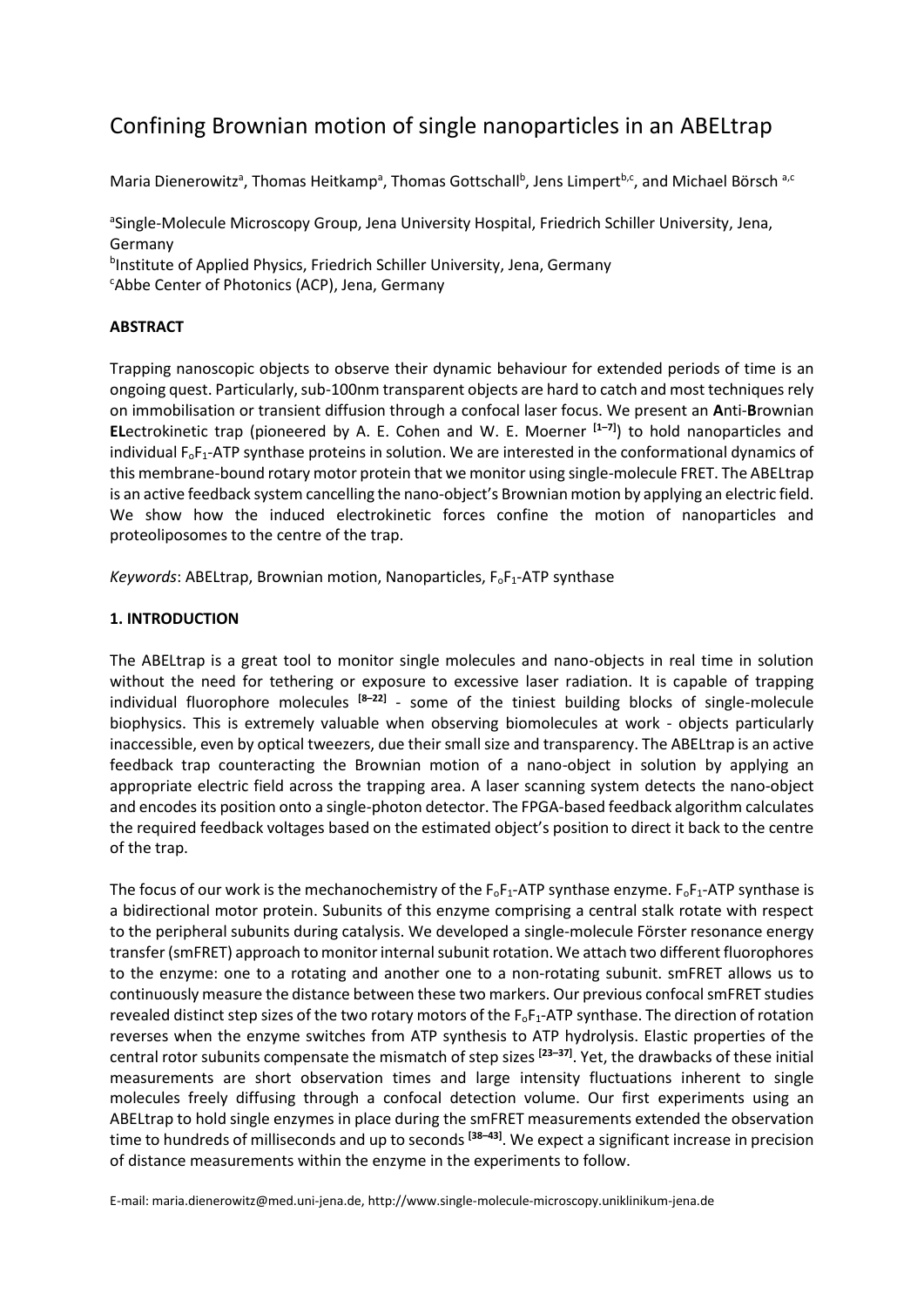

Figure 1. a) The excitation path of our ABELtrap setup consists of the excitation laser, mirrors (M), electro-optical deflectors (EOD), relay optics, a dichroic to couple the laser through the objective (O) into the sample (S). In the detection path, a tube lens (TL) focuses the detected photons through a 300μm pinhole (PH), dichroic beam splitter (BS) and bandpass filters onto single-photon counting avalanche diodes (APD). An FPGA tracks the position of the object of interest and applied feedback voltages (Vx, Vy) directly to the sample to counteract the object's Brownian motion. b) Photograph of the microfluidic chip mask wafer allowing us to produce 26 disposable chips in one process step. c) A typical photon intensity trace with the corresponding feedback voltages for trapping 40nm silver nanoparticles. An instant increase in photon counts as well as a decrease in applied voltages marks the start of a trapping event.

An inherent disadvantage of fluorophores is photobleaching: they eventually stop emitting photons. This marks the end of a trapping event since the ABELtrap does not have any other means to detect the object of interest. While the quest for better fluorophores is ongoing, engineered nanoparticles such as nanodiamonds **<sup>44</sup>–<sup>46</sup>** have proven promising. To that extend, we are interested in exploring very small metal nanoparticles in the ABELtrap exploiting the increased scattering cross section at the plasmon resonance.

#### **2. MATERIALS AND METHODS**

The experimental system is detailed in Fig. 1: two electro-optical beam deflectors (EOD, Conoptics) position the 491nm excitation laser (Calypso 50mW, Cobolt) at 40kHz in a predefined pattern to monitor the position of the nano-object within the trapping region. The 60x microscope objective (PlanApo N, oil, NA 1.42, UIS2, Olympus) focuses the laser into the microfluidic chip and images all emitted photons onto the single-photon counting avalanche diode (SPCM-AQRH 14, Excelitas). We use a nanopositioning stage (P-527.3CD, Physik Instrumente) for precise axial positioning of the sample chamber. The feedback algorithm controlling the electrokinetic trap runs on an FPGA (7852R PCIe, National Instruments) with an adapted version of the LABVIEW-based program by A. Fields & A. Cohen **[12]** . The microfluidic sample chamber consists of a PDMS chip (Sylgard 184 elastomer, Dow Corning) fabricated off a mask wafer **[11, 41, 47]** and bonded to a glass cover slip. The sample chamber consists of a 600nm high trapping region connected to four 80μm deep channels providing the sample solution and electric field. To facilitate future experiments with gold nanoparticles or alternative fluorophores we built an Ytterbium-based mode-locked fibre laser emitting at 515nm. The pulse duration of 40ps is adjusted with a narrowband fibre Bragg grating. To perform fluorescence lifetime measurements with this laser, we fine-tuned the repetition rate to 40MHz.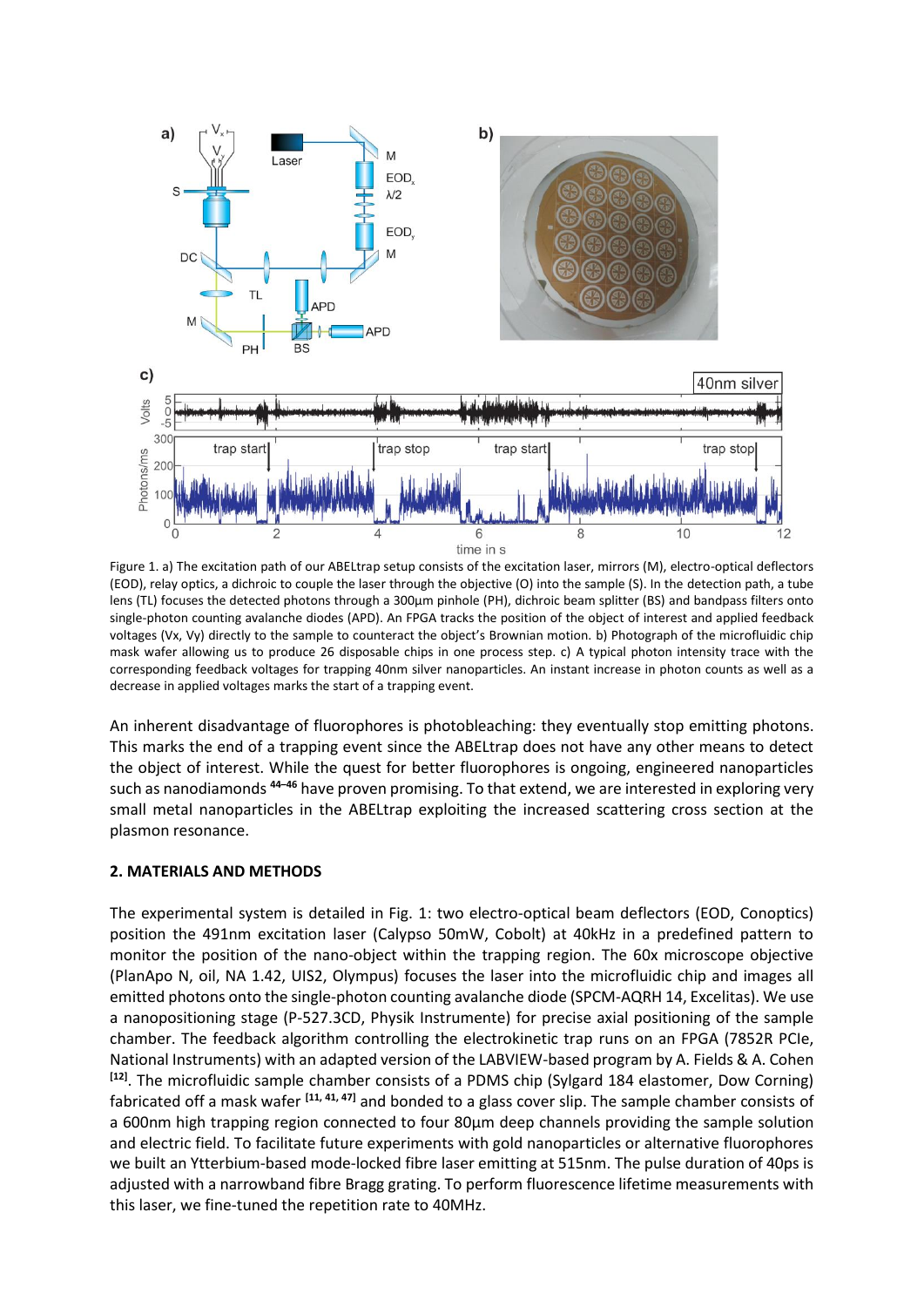

Figure 2. Reducing the excitation power in the ABELtrap is paramount to increase trapping and thus observation times. This is particularly true for single molecules as the bleaching of the attached fluorophore marks the end of a trapping event. a) The number of trapping events lasting longer than 0.5s when trapping single  $F_0F_1$ -ATP synthase in liposomes in the ABELtrap increases with decreasing excitation laser power from 50μW to 10μW. b) A typical photon count trace of trapped DNA origami labelled with one fluorophore shows trapping events lasting over 4s. c) 20nm Fluospheres are labelled with a multitude of fluorophores. Too high excitation powers (several µW) lead to photobleaching and thus a decrease in detectable photon counts (left) whereas the photon count rate remains constant (right) for low excitation powers (tens of nW).

To characterise and optimise the ABELtrap we investigate various kinds of nanoparticles and molecules. We purchased 40nm silver particles (BBInternational), 20nm 505/515 Fluospheres (Molecular Probes) as well as 100nm DNA origami squares labelled with a single Alexa Fluor 488 (GATTAquant). We purified the  $F_0F_1$ -ATP synthase from *Escherichia coli* and reconstituted the  $F_0F_1$ - $a$ mNeonGreen into preformed liposomes (120nm diameter) **[48]** .

#### **3. RESULTS**

We are able to trap 20nm fluorescent particles for several minutes increasing the observation time by three orders of magnitude compared to free diffusion. Although Fluospheres are labelled with several fluorophores, minimising excitation power is still critical to avoid a decay of the photon detection rate due to photobleaching (see Fig. 2c). Photobleaching of individual fluorophores attached to single molecules ends the ABELtrap's ability to detect and trap the molecule of interest. Thus optimising the excitation power with respect to increasing the signal to background ratio is essential for extending the observation time with the ABELtrap. Fig. 2a) demonstrates the excitation power-dependence for trapping 120nm liposomes containing individual mNeonGreen-labelled F<sub>oF1</sub>-ATP synthase molecules. Further improvements in the detection path allow us to hold 100nm square DNA origami beyond 4s, lengthening the observation time for single molecules by a factor of 100 compared to free diffusion.

Detecting metal nanoparticles is inherently different since the emitted photons are not spectrally separated from the excitation laser. Acquiring a detectable signal requires us to take advantage of the increased scattering cross section close to the nanoparticle's plasmon resonance. Increasing the excitation power results in an equivalent increase in background noise, even more than in the fluorescent case, since we are not filtering out the excitation laser. Alternative approaches include spatial filtering or using the nanoparticle's plasmon luminescence **[49–53]** .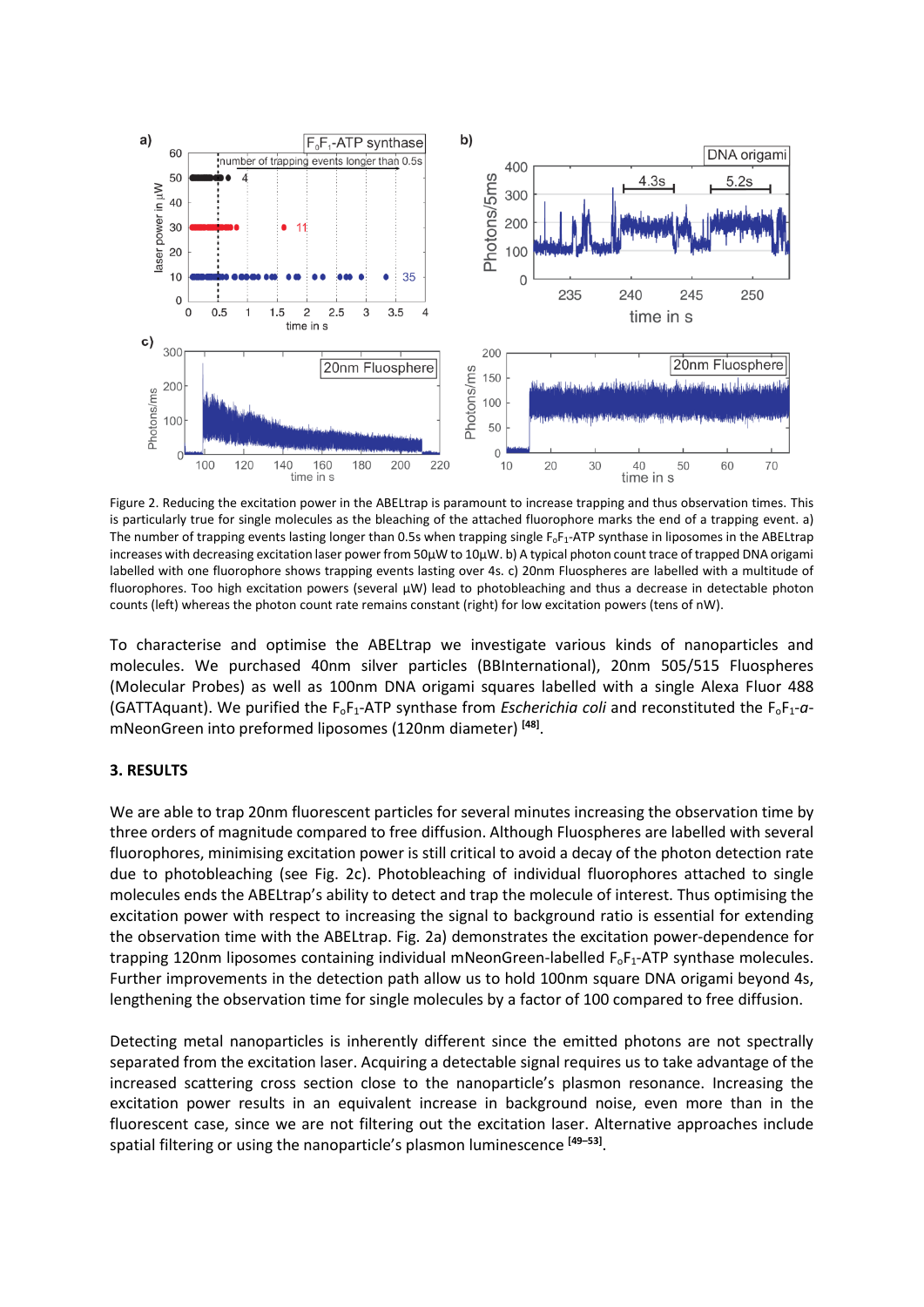

Figure 3. a) Precise axial positioning increases signal over background photon counts and reduces fluctuation of the photon count rate (90-110s). We started with the laser focus positioned below the trapping region and axially moving the stage down in 200-300nm steps. b) Reducing the size of the excitation laser pattern and thus the trapping region (d=2.8μm-1.4μm in 200nm steps) increases the signal over background ratio and confines the trapped 20nm Fluosphere to a smaller region. c) However this does not hold true for trapping 40nm silver nanoparticles since the detection relies on scattering rather than fluorescence and subsequently suffers from increased background noise.

We investigated the effects of axial positioning and varying trapping area size by adjusting the diameter of the laser scan pattern (see Fig. 3). Due to the shallow trapping region (depth 600nm), axial displacements of 200nm change the signal quality. Decreasing the trap size results in a stronger confinement and signal to background increase for fluorescently labelled spheres. However, for metal nanoparticles the fluctuation of the photon count rate increases with decreasing trap size without a reduction in the required feedback voltage that would indicate a tighter confinement. We attribute this to the previously discussed scattering-based detection scheme that ultimately raises the background noise without considerable signal gain when concentrating the excitation laser power to a smaller trapping region (see Figure 3c). We are capable of trapping 40nm metal nanoparticles for several minutes with as little as 5μW excitation laser power. Since the actual force holding the nanoparticles in place stems from the applied electric field and not the excitation laser, the ABELtrap avoids laser induced heating issues as observed in optical tweezers **[54, 55]** .

#### **4. OUTLOOK**

The ABELtrap offers exciting prospects to hold and manipulate single molecules as well as nanoparticles even beyond fluorescently labelled objects. Furthermore it provides the means to extract the diffusion coefficient as well as the electrokinetic mobility from each individually trapped object. These nano-objects include chemically fuelled nanoswimmers, for example asymmetric platinum nanoparticles catalysing  $H_2O_2$  decomposition. The ABELtrap is an ideal tool to study how individual nanoswimmers stochastically change their speed and direction of motion. It allows us to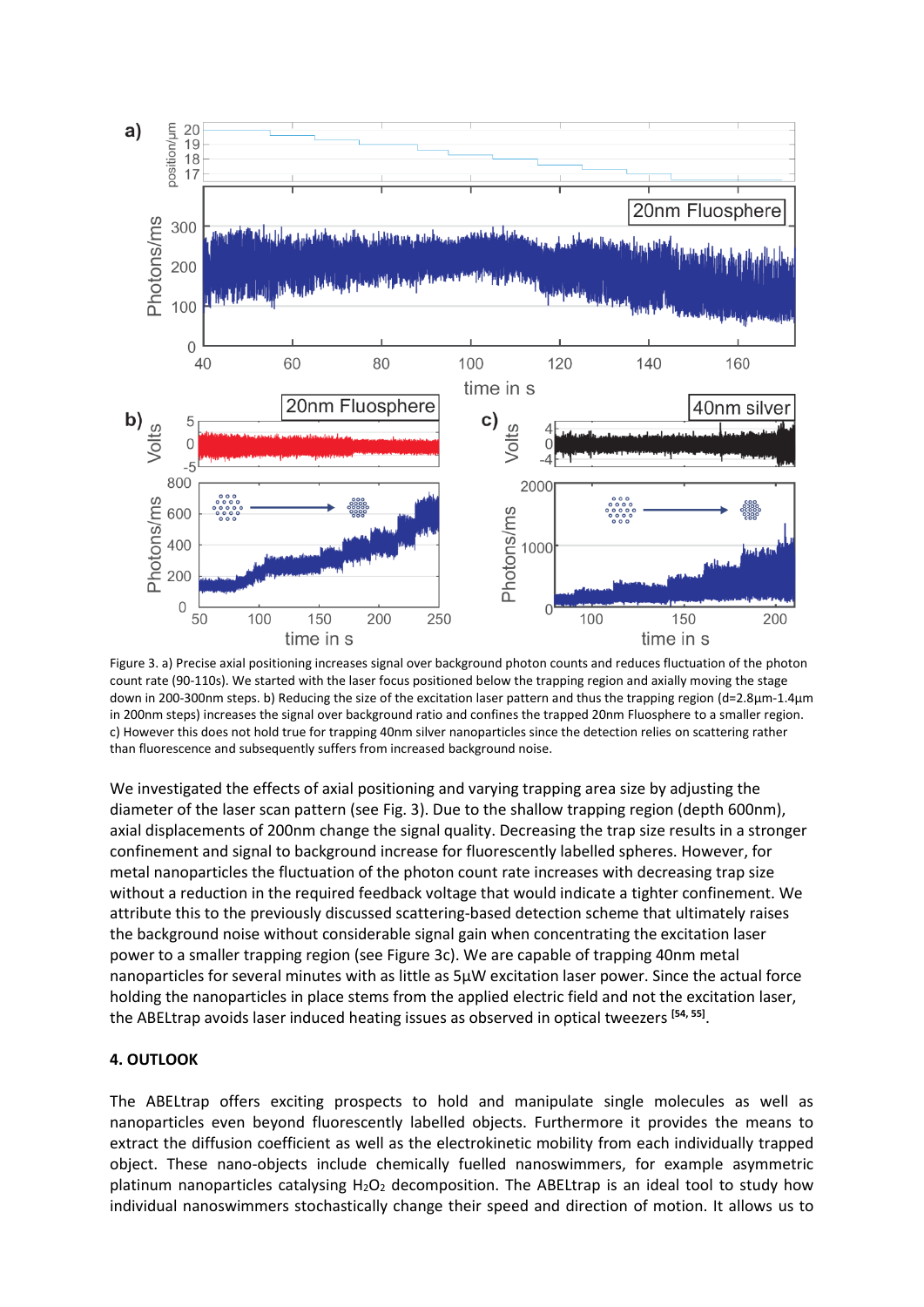access the heterogeneities of individual catalytic activities of these inorganic nanomotors and their distributions. We also aim to further decrease the size of trappable metal nanoparticles.

Future biophysics work includes implementing smFRET in the ABELtrap to quantify subunit rotation and regulatory conformational changes within the  $F_0F_1$ -ATP synthase. Characterising other protein nanomachines such as ATP-driven transporters, ion channels or membrane receptors with smFRET requires detailed knowledge of the photophysics of the attached fluorophores. The ABELtrap allows us to optimise fluorophore observation times and improve the precision of smFRET distance measurements. Alternatively, replacing the currently used photobleachable fluorophores by inorganic nanoparticles has the potential to significantly extend the observation times of single biological nanomotors at work. Nanoparticles can be modified for specific attachment to the biological target molecule, for example using the biotin/streptavidin binding approach. As mentioned earlier, investigating gold nanoparticles requires adjusting the excitation laser wavelength to better match the plasmon resonance of gold.

## **ACKNOWLEDGMENTS**

We are grateful for the continuous support by Alex Fields, Adam E. Cohen and W. E. Moerner. Maria Dienerowitz gratefully acknowledges funding from SPIE. We want to emphasize that Thorsten Rendler, Marc Renz and Anastasiya Golovina-Leiker (Stuttgart, Germany) have built previous EMCCD-based versions of an ABELtrap and tested the design of our PDMS microfluidics. Nawid Zarrabi and Monika Düser have built the AOD-based confocal ABELtrap (Stuttgart, Germany). This work was supported in part by the Thuringian State Government within its ProExcellence initiative (ACP2020) (to J. Limpert and M. Börsch) and DFG grant BO1891/16-1 (to M. Börsch).

#### **REFERENCES**

[1] Cohen, A. E., "Control of nanoparticles with arbitrary two-dimensional force fields," *Phys Rev Lett*  94(11), 118102 (2005).

[2] Cohen, A. E. and Moerner, W. E., "An all-glass microfluidic cell for the ABEL trap: fabrication and modeling," *Proc. SPIE* 5930, 59300S (2005).

[3] Cohen, A. E. and Moerner, W. E., "The anti-brownian electrophoretic trap (ABEL trap): fabrication and software," *Proc. SPIE* 5699, 296–305 (2005).

[4] Cohen, A. E. and Moerner, W. E., "Method for trapping and manipulating nanoscale objects in solution," *Appl. Phys. Lett.* 86, 093109 (2005).

[5] Cohen, A. E. and Moerner, W. E., "Principal-components analysis of shape fluctuations of single DNA molecules," *Proc Natl Acad Sci U S A* 104(31), 12622–7 (2007).

[6] Cohen, A. E. and Moerner, W. E., "Internal mechanical response of a polymer in solution," *Phys Rev Lett* 98(11), 116001 (2007).

[7] Cohen, A. E. and Moerner, W. E., "Controlling brownian motion of single protein molecules and single fluorophores in aqueous buffer," *Opt Express* 16(10), 6941–56 (2008).

[8] Jiang, Y., Wang, Q., Cohen, A. E., Douglas, N., Frydman, J., and Moerner, W. E., "Hardware-based antibrownian electrokinetic trap (ABEL trap) for single molecules: control loop simulations and application to ATP binding stoichiometry in multi-subunit enzymes," *Proc. SPIE* 7038, 703807 (2008). [9] Goldsmith, R. H. and Moerner, W. E., "Watching conformational- and photodynamics of single fluorescent proteins in solution," *Nat Chem* 2(3), 179–186 (2010).

[10] Wang, Q. and Moerner, W. E., "Optimal strategy for trapping single fluorescent molecules in solution using the ABEL trap," *Appl Phys B* 99(1-2), 23–30 (2010).

[11] Fields, A. P. and Cohen, A. E., "Anti-brownian traps for studies on single molecules," *Methods Enzymol* 475, 149–74 (2010).

[12] Fields, A. P. and Cohen, A. E., "Electrokinetic trapping at the one nanometer limit," *Proc Natl Acad Sci U S A* 108(22), 8937–42 (2011).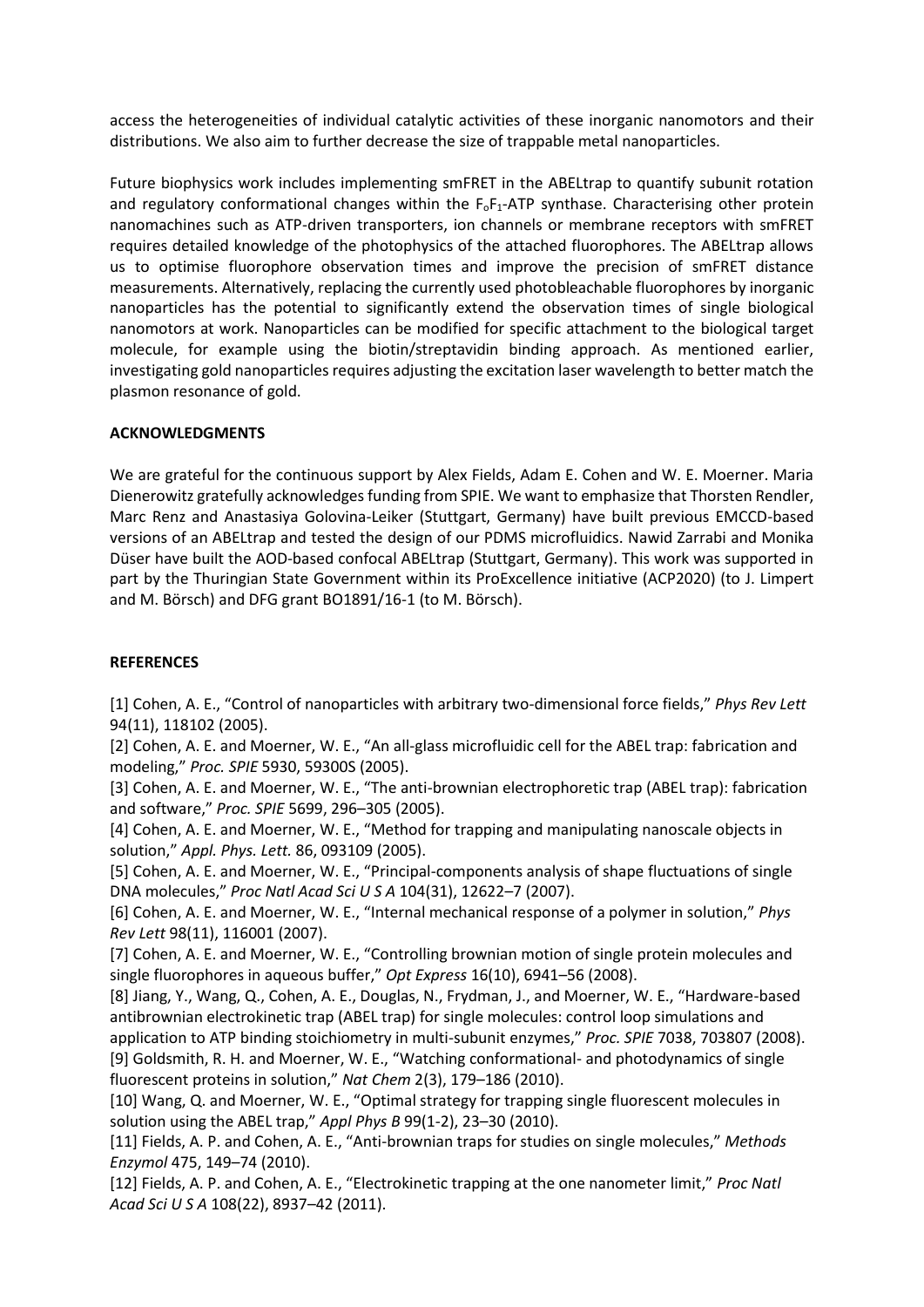[13] Bockenhauer, S., Furstenberg, A., Yao, X. J., Kobilka, B. K., and Moerner, W. E., "Conformational dynamics of single G protein-coupled receptors in solution," *J Phys Chem B* 115(45), 13328–38 (2011).

[14] Wang, Q. and Moerner, W. E., "An adaptive anti-brownian electrokinetic trap with real-time information on single-molecule diffusivity and mobility," *ACS Nano* 5(7), 5792–9 (2011).

[15] Jiang, Y., Douglas, N. R., Conley, N. R., Miller, E. J., Frydman, J., and Moerner, W. E., "Sensing cooperativity in ATP hydrolysis for single multisubunit enzymes in solution," *Proc Natl Acad Sci U S A*  108(41), 16962–7 (2011).

[16] Wang, Q., Goldsmith, R. H., Jiang, Y., Bockenhauer, S. D., and Moerner, W. E., "Probing single biomolecules in solution using the anti-brownian electrokinetic (ABEL) trap," *Acc Chem Res* 45(11), 1955–64 (2012).

[17] Bockenhauer, S. D., Wang, Q., and Moerner, W. E., "Spectrally resolved anti-brownian electrokinetic (ABEL) trapping of single peridinin-chlorophyll-proteins in solution," *Proc. SPIE* 8427, 84274C (2012).

[18] Thompson, M. A., Lew, M. D., and Moerner, W. E., "Extending microscopic resolution with single-molecule imaging and active control," *Annu Rev Biophys* 41, 321–42 (2012).

[19] Wang, Q. and Moerner, W. E., "Lifetime and spectrally resolved characterization of the photodynamics of single fluorophores in solution using the anti-brownian electrokinetic trap," *J Phys Chem B* 117, 46414648 (2013).

[20] Schlau-Cohen, G. S., Wang, Q., Southall, J., Cogdell, R. J., and Moerner, W. E., "Single-molecule spectroscopy reveals photosynthetic LH2 complexes switch between emissive states," *Proc Natl Acad Sci U S A* 110(27), 10899–903 (2013).

[21] Bockenhauer, S. D. and Moerner, W. E., "Photo-induced conformational flexibility in single solution-phase peridinin-chlorophyll-proteins," *J Phys Chem A* 117(35), 8399–406 (2013).

[22] Wang, Q. and Moerner, W. E., "Single-molecule motions enable direct visualization of biomolecular interactions in solution," *Nat Methods* 11(5), 555–8 (2014).

[23] Börsch, M. and Duncan, T. M., "Spotlighting motors and controls of single F<sub>o</sub>F<sub>1</sub>-ATP synthase," *Biochem Soc Trans* 41(5), 1219–26 (2013).

[24] Sielaff, H. and Börsch, M., "Twisting and subunit rotation in single F<sub>oF1</sub>-ATP synthase," *Phil Trans R Soc B* 368, 20120024 (2013).

[25] Ernst, S., Düser, M. G., Zarrabi, N., and Börsch, M., "Three-color Förster resonance energy transfer within single F<sub>oF1</sub>-ATP synthases: monitoring elastic deformations of the rotary double motor in real time," *J Biomed Opt* 17(1), 011004 (2012).

[26] Ernst, S., Düser, M. G., Zarrabi, N., Dunn, S. D., and Börsch, M., "Elastic deformations of the rotary double motor of single F<sub>o</sub>F<sub>1</sub>-ATP synthases detected in real time by Förster resonance energy transfer," *Biochimica et Biophysica Acta (BBA) - Bioenergetics* 1817(10), 1722–1731 (2012).

[27] Düser, M. G., Zarrabi, N., Cipriano, D. J., Ernst, S., Glick, G. D., Dunn, S. D., and Börsch, M., "36 degrees step size of proton-driven *c*-ring rotation in FoF1-ATP synthase," *EMBO J* 28(18), 2689–2696 (2009).

[28] Johnson, K. M., Swenson, L., Opipari, A. W., J., Reuter, R., Zarrabi, N., Fierke, C. A., Börsch, M., and Glick, G. D., "Mechanistic basis for differential inhibition of the  $F_1F_0$ -ATPase by aurovertin," *Biopolymers* 91, 830–840 (2009).

[29] Düser, M. G., Bi, Y., Zarrabi, N., Dunn, S. D., and Börsch, M., "The proton-translocating *a* subunit of FoF1-ATP synthase is allocated asymmetrically to the peripheral stalk," *J Biol Chem* 283(48), 33602– 10 (2008).

[30] Zimmermann, B., Diez, M., Börsch, M., and Gräber, P., "Subunit movements in membraneintegrated EFoF<sup>1</sup> during ATP synthesis detected by single-molecule spectroscopy," *Biochim Biophys Acta* 1757(5-6), 311–9 (2006).

[31] Krebstakies, T., Zimmermann, B., Gräber, P., Altendorf, K., Börsch, M., and Greie, J. C., "Both rotor and stator subunits are necessary for efficient binding of  $F_1$  to  $F_0$  in functionally assembled *Escherichia coli* ATP synthase," *J Biol Chem* 280(39), 33338–45 (2005).

[32] Steigmiller, S., Börsch, M., Gräber, P., and Huber, M., "Distances between the b-subunits in the tether domain of FoF1-ATP synthase from *E. coli*," *Biochim Biophys Acta* 1708(2), 143–53 (2005).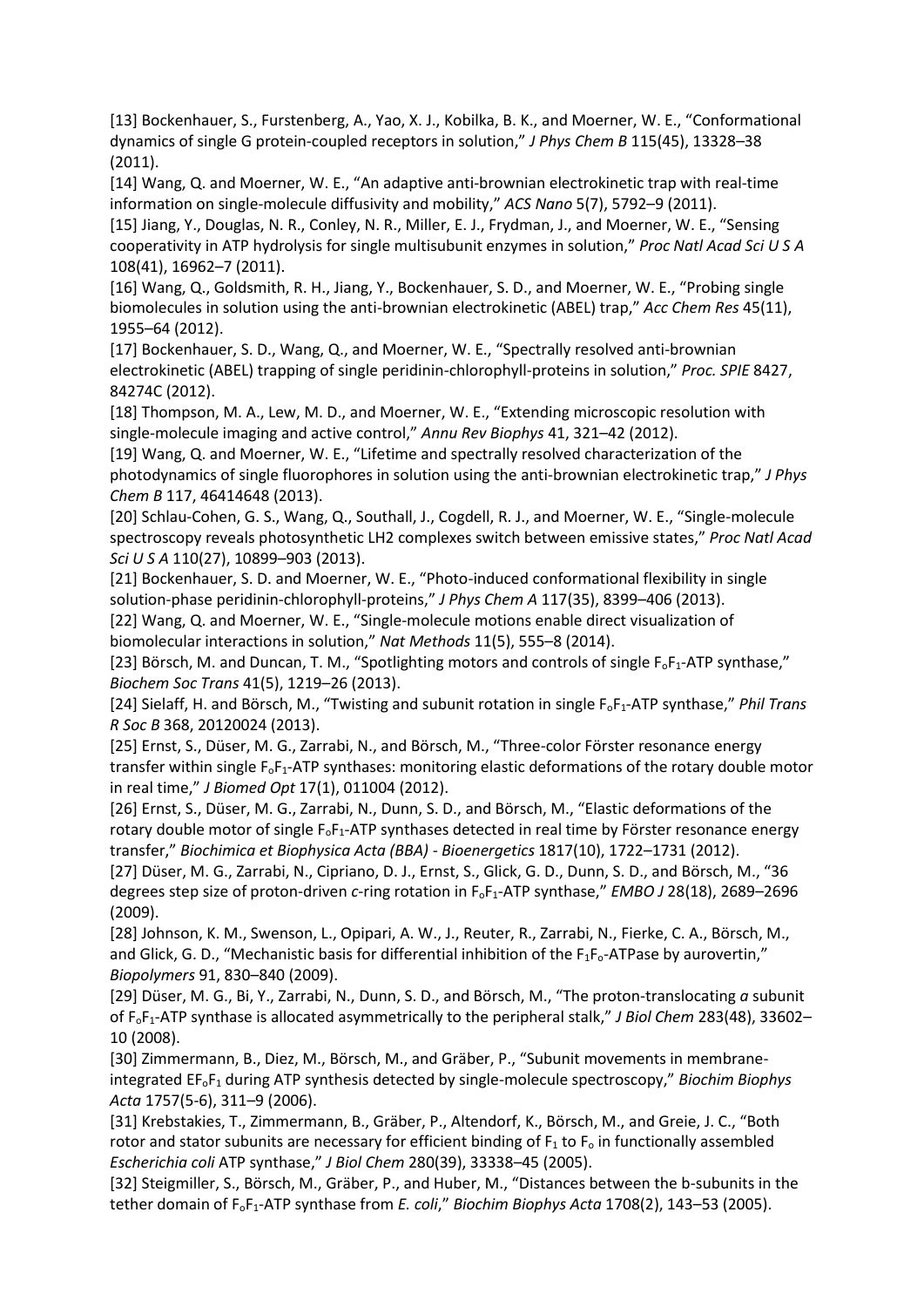[33] Zimmermann, B., Diez, M., Zarrabi, N., Gräber, P., and Börsch, M., "Movements of the epsilonsubunit during catalysis and activation in single membrane-bound H<sup>+</sup>-ATP synthase," EMBO J 24(12), 2053–63 (2005).

[34] Steigmiller, S., Zimmermann, B., Diez, M., Börsch, M., and Gräber, P., "Binding of single nucleotides to H<sup>+</sup>-ATP synthases observed by fluorescence resonance energy transfer," *Bioelectrochemistry* 63(1-2), 79–85 (2004).

[35] Diez, M., Börsch, M., Zimmermann, B., Turina, P., Dunn, S. D., and Gräber, P., "Binding of the bsubunit in the ATP synthase from *Escherichia coli*," *Biochemistry* 43(4), 1054–64 (2004).

[36] Diez, M., Zimmermann, B., Börsch, M., König, M., Schweinberger, E., Steigmiller, S., Reuter, R., Felekyan, S., Kudryavtsev, V., Seidel, C. A., and Gräber, P., "Proton-powered subunit rotation in single membrane-bound FoF1-ATP synthase," *Nat Struct Mol Biol* 11(2), 135–41 (2004).

[37] Steinbrecher, T., Hucke, O., Steigmiller, S., Börsch, M., and Labahn, A., "Binding affinities and protein ligand complex geometries of nucleotides at the  $F_1$  part of the mitochondrial ATP synthase obtained by ligand docking calculations," *FEBS Lett* 530(1-3), 99–103 (2002).

[38] Börsch, M., Diez, M., Zimmermann, B., Reuter, R., and Gräber, P., "Monitoring gamma-subunit movement in reconstituted single EF<sub>oF1</sub>-ATP synthase by fluorescence resonance energy transfer," in [*Fluorescence spectroscopy, Imaging and Probes. New Tools in Chemical, Physical and Life Sciences*], Kraayenhof, R., Visser, A. J. W., and Gerritsen, H. C., eds., *Springer Series on Fluorescence Methods and Applications* 2, 197–207, Springer-Verlag, Berlin (2002).

[39] Dienerowitz, M., Ilchenko, M., Su, B., Deckers-Hebestreit, G., Mayer, G., Henkel, T., Heitkamp, T., and Börsch, M., "Optimized green fluorescent protein fused to  $F_0F_1$ -ATP synthase for single-molecule FRET using a fast anti-brownian electrokinetic trap," *Proc. SPIE* 9714, 971402 (2016).

[40] Börsch, M., "Unraveling the rotary motors in  $F_0F_1$ -ATP synthase by time-resolved single-molecule FRET," in [*Advanced Time-Correlated Single Photon Counting Applications (Ed. W. Becker)*], *Springer Series in Chemical Physics 111*, 309–338, Springer (2015).

[41] Su, B., Düser, M., Zarrabi, N., Heitkamp, T., Starke, I., and Börsch, M., "Observing conformations of single FoF1-ATP synthases in a fast anti-brownian electrokinetic trap," *Proc. SPIE* 9329, 93290A (2015).

[42] Bockenhauer, S. D., Duncan, T. M., Moerner, W. E., and Börsch, M., "The regulatory switch of F1- ATPase studied by single-molecule FRET in the ABEL trap," *Proc. SPIE* 8950, 89500H (2014).

[43] Zarrabi, N., Clausen, C., Düser, M. G., and Börsch, M., "Manipulating freely diffusing single 20-nm particles in an anti-brownian electrokinetic trap (ABELtrap)," *Proc. SPIE* 8587, 85870L (2013).

[44] Kayci, M., Chang, H.-C., and Radenovic, A., "Electron spin resonance of nitrogen-vacancy defects embedded in single nanodiamonds in an ABEL trap," *Nano letters* 14(9), 5335–5341 (2014).

[45] Kayci, M. and Radenovic, A., "Single florescent nanodiamond in a three dimensional ABEL trap," *Scientific reports* 5, 16669 (2015).

[46] Börsch, M. andWrachtrup, J., "Improving FRET-based monitoring of single chemomechanical rotary motors at work," *Chemphyschem* 12(3), 542–53 (2011).

[47] Rendler, T., Renz, M., Hammann, E., Ernst, S., Zarrabi, N., and Börsch, M., "Monitoring single membrane protein dynamics in a liposome manipulated in solution by the ABELtrap," *Proc. SPIE*  7902, 79020M (2011).

[48] Heitkamp, T., Deckers-Hebestreit, G., and Börsch, M., "Observing single F<sub>o</sub>F<sub>1</sub>-ATP synthase at work using an improved fluorescent protein mNeonGreen as FRET donor," *Proc. SPIE* 9714, 97140B (2016).

[49] Gavrilov, M., Jun, Y., and Bechhoefer, J., "Real-time calibration of a feedback trap," *Review of Scientific Instruments* 85(9), 095102 (2014).

[50] Gavrilov, M. and Bechhoefer, J., "Feedback traps for virtual potentials," *arXiv preprint arXiv:1610.04246* (2016).

[51] Dienerowitz, M., Gibson, G., Dienerowitz, F., and Padgett, M., "Expanding the toolbox for nanoparticle trapping and spectroscopy with holographic optical tweezers," *Journal of Optics* 14(4), 045003 (2012).

[52] Gibson, G., Dienerowitz, M., Kelleher, P., Harvey, A., and Padgett, M., "A multi-object spectral imaging instrument," *Journal of Optics* 15(8), 085302 (2013).